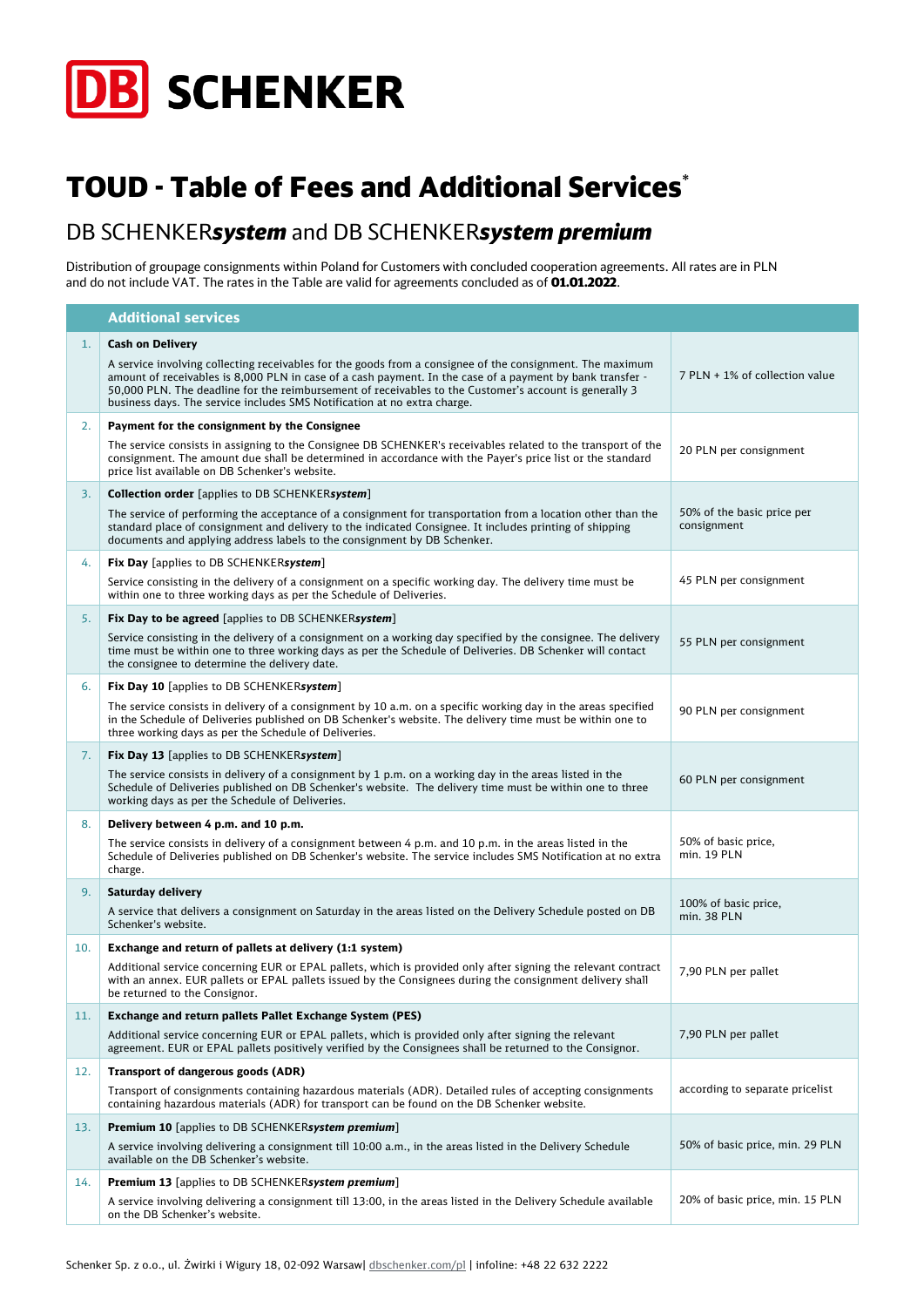| 15. | <b>Delivery time guarantee</b> [applies to DB SCHENKERsystem premium].                                                                                                                                                                                                                                                                                                                                            |                                                                                                              |
|-----|-------------------------------------------------------------------------------------------------------------------------------------------------------------------------------------------------------------------------------------------------------------------------------------------------------------------------------------------------------------------------------------------------------------------|--------------------------------------------------------------------------------------------------------------|
|     | The service consists in lowering the freight to PLN 1 in case of consignment delay on the part of DB<br>Schenker.                                                                                                                                                                                                                                                                                                 | 50 PLN per consignment                                                                                       |
|     | <b>Return documents</b>                                                                                                                                                                                                                                                                                                                                                                                           |                                                                                                              |
| 16. | Return of confirmed documents in electronic form<br>Providing access to electronic copies of confirmed return documents attached to a consignment with<br>archiving of originals - flat fee per document package not exceeding 7 documents.                                                                                                                                                                       | 9 PLN for a set of 7 documents<br>for one consignment                                                        |
| 17. | Searching the archives and returning original documents<br>Searching the archives and sending the originals of confirmed return documents attached to a consignment<br>to the Client - a flat fee for sending all confirmed, archived return documents related to one consignment.                                                                                                                                | 50 PLN per consignment                                                                                       |
| 18. | Return of confirmed electronic documents with return of originals<br>Providing electronic copies of confirmed return documents attached to the consignment along with the<br>archiving of originals - flat fee for a package of documents not exceeding 7 documents.                                                                                                                                              | 19 PLN for a set of 7 documents<br>for one consignment                                                       |
|     | Pre-notice                                                                                                                                                                                                                                                                                                                                                                                                        |                                                                                                              |
| 19. | <b>Email Pre-notification</b><br>Additional service consisting in sending an e-mail to the Recipient with information about the planned<br>delivery of the consignment.                                                                                                                                                                                                                                           | Free-of-charge service                                                                                       |
| 20. | <b>SMS Pre-notification</b><br>Additional service consisting in sending to the Recipient an SMS message with information about the<br>planned consignment delivery.                                                                                                                                                                                                                                               | 0.80 PLN per consignment for<br>DB SCHENKERsystem<br>Free-of-charge service for<br>DB SCHENKERsystem premium |
| 21. | <b>Phone Pre-notification</b><br>An additional service involving Schenker contacting a consignee by phone before the delivery of the<br>consignment.                                                                                                                                                                                                                                                              | 8 PLN per consignment for<br>DB SCHENKERsystem<br>Free-of-charge service for<br>DB SCHENKER system premium   |
|     | <b>Unloading operations</b>                                                                                                                                                                                                                                                                                                                                                                                       |                                                                                                              |
| 22. | <b>Consignment unloading</b><br>A service involving unloading a consignment suitable for mechanical reloading and delivering it to the first<br>architectural barrier (e.g. door, stairs, lift). The maximum weight of collie cannot exceed 400 kg.                                                                                                                                                               | 20 PLN per collie                                                                                            |
| 23. | Carry-in service<br>A service involving carrying a consignment to the consignee's premises. The maximum weight of a single<br>consignment must not exceed 30 kg.                                                                                                                                                                                                                                                  | 20 PLN each commenced 30 kg                                                                                  |
|     |                                                                                                                                                                                                                                                                                                                                                                                                                   |                                                                                                              |
|     | <b>Proof of delivery</b>                                                                                                                                                                                                                                                                                                                                                                                          |                                                                                                              |
| 24. | Electronic proof of delivery with the Consignee's signature<br>Providing an electronic copy of proof of delivery with the consignee's signature (bottom part of waybill).<br>Available only in the e-connect application.                                                                                                                                                                                         | Free-of-charge service                                                                                       |
| 25. | <b>Electronic copy of waybill</b><br>Providing an electronic copy of confirmed waybill. Available on the econnect premium application or, upon<br>request, at a DB Schenker branch.                                                                                                                                                                                                                               | 1 PLN per consignment                                                                                        |
| 26. | Sending a copy of waybill to the Customer<br>Searching the archive and sending a certified paper copy of the waybill to the Customer.                                                                                                                                                                                                                                                                             | 50 PLN per consignment                                                                                       |
|     | <b>Special deliveries</b>                                                                                                                                                                                                                                                                                                                                                                                         |                                                                                                              |
| 27. | <b>Delivery to retail chains</b><br>Delivery to logistics centers and chain stores requiring special conditions for delivery (e.g. delivery within a<br>time window, waiting to count delivered merchandise, or use of consignee's pre-notification of consignment<br>delivery systems). The valid list of supported retail chains is listed in the Delivery Schedule on the DB<br>Schenker's website.            | 15% of the basic price per<br>consignment<br>Free-of-charge service for<br>DB SCHENKERsystem premium         |
| 28. | Delivery in remote areas<br>Delivery to areas that are difficult to access, generally not associated with urban development, such as<br>mountain and coastal areas, where access is significantly restricted or involves additional requirements for<br>the means of transport delivering the consignment. The fee is applicable to the areas listed in the Delivery<br>Schedule posted on DB Schenker's website. | 30% of the basic price per<br>consignment                                                                    |
| 29. | Delivery in urban areas with difficult access<br>Delivery in urban areas characterized by impediments due to, but not limited to, entrance fees, significant<br>tonnage restrictions, obtaining paid permits/passes, or hourly restrictions on entry. The fee is applicable to<br>the areas listed in the Delivery Schedule posted on DB Schenker's website.                                                      | 15% of the basic price per<br>consignment                                                                    |
|     | <b>Consignment parameters control</b>                                                                                                                                                                                                                                                                                                                                                                             |                                                                                                              |
| 30. | <b>Correction of consignment parameters</b><br>The fee relates to the correction, made by DB Schenker, of the data provided in transport documents,<br>concerning weight, dimensions, number of logistic units, method of packaging.                                                                                                                                                                              | 50 PLN per consignment                                                                                       |
| 31. | Handling of items exceeding maximum parameters<br>The fee applies to consignments that exceed the allowable maximum parameters specified for the service.                                                                                                                                                                                                                                                         | 80 PLN per collie                                                                                            |

п